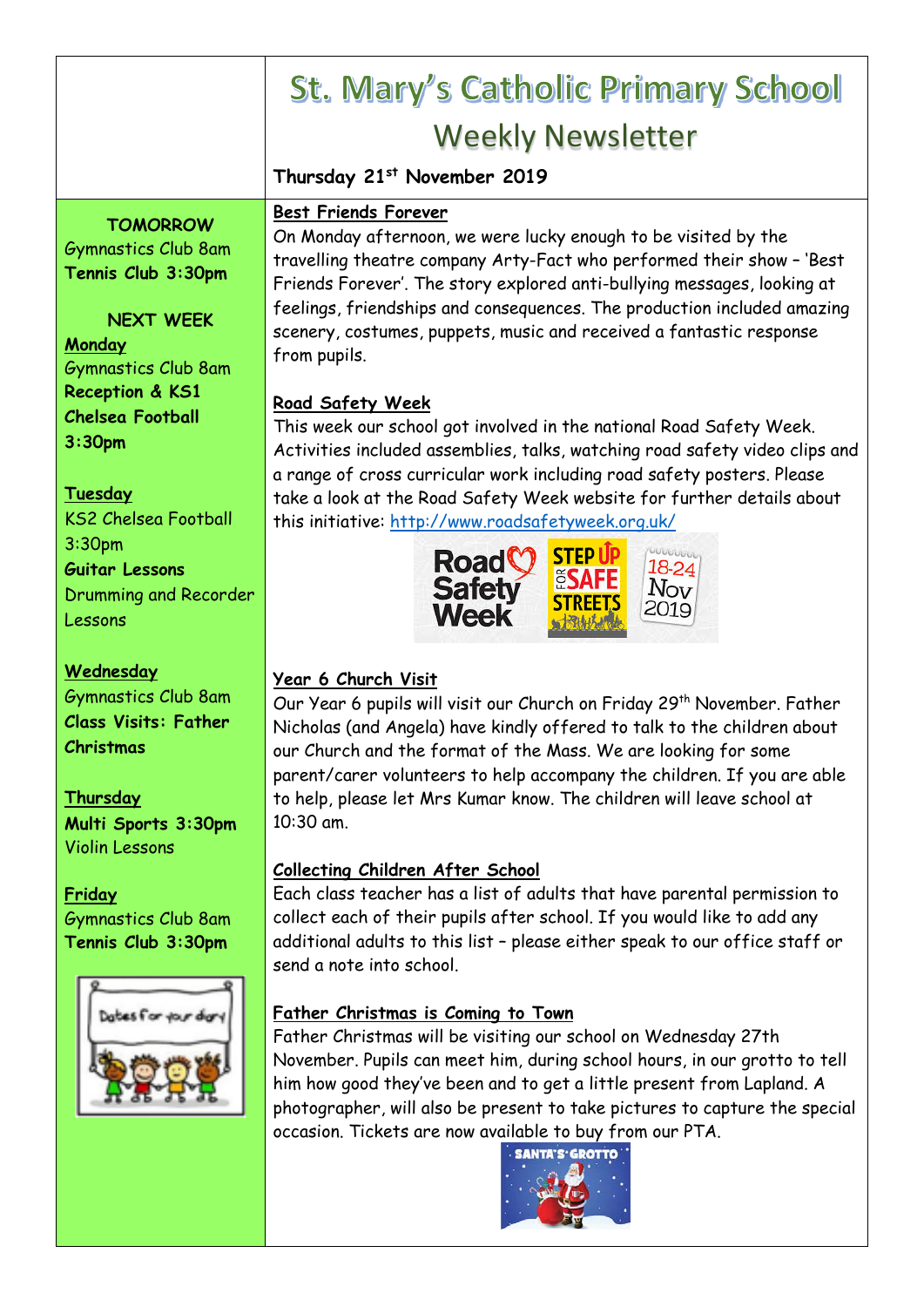# **Considerate Parking**

We have received complaints from our neighbours in Rockingham Close over the last few weeks who have been unable to park in their driveways and permit holder spaces due to a few parents parking inconsiderably. Please consider parking cars a little further away from the school as this road can get very congested during drop off and pick up times. If you feel the need to use this area - please consider our neighbours when parking.

#### **Last Week's House Point Winners**

| Year           | <b>Name</b> | Number of<br><b>House Points</b> |
|----------------|-------------|----------------------------------|
|                | Rhys        | 16                               |
| $\overline{c}$ | Jack        | 38                               |
| $\overline{3}$ | Harrison    | 40                               |
| 4              | Keira       | 21                               |
| 5              | Luca        | 32                               |
| 6              | Georgina    | 24                               |

**The winning house was: St Thomas with 570 points!**

## **INSET Days – School Closed**

We have confirmed our remaining two training days for this academic year. School will be closed to pupils on the following days:

- Monday  $6<sup>th</sup>$  January 2020
- Monday 30<sup>th</sup> March 2020

We can also confirm that the last day of this academic year will be on Friday 17th July at 1:30pm.

Please see our website for a complete list of term dates:

**<https://www.st-marys.hillingdon.sch.uk/>**

## **Christmas Lunch- Reception – Year 6**

The Christmas lunch menu will be available on The Pantry website at the end of the month. Please make sure to order your child's meal *by 11th December* to avoid disappointment.



**Starting Primary School in September 2020** If your child was born between 1 September 2015 and 31 August 2016, please make sure to apply at your local Borough's website and complete a St Mary's application form. Bring the form with originals of child's birth and baptism certificates, Certificate of Catholic Practice and proofs of address of child and parent on a Tuesday to the school office **by 15th January 2020.**

# **UPCOMING EVENTS:**

| Fri 29th Nov             | Year 6 visit to Church 10:45 a.m. |
|--------------------------|-----------------------------------|
| Mon 2 <sup>nd</sup> Dec  | Start of Test Week                |
| Wed 4 <sup>th</sup> Dec  | Pavilion Carol Concert - Year 5   |
|                          | 5:00 p.m. $-6:00$ p.m.            |
| Tue 10 <sup>th</sup> Dec | KS1 Dress rehearsal               |
| Wed 11 <sup>th</sup> Dec | Dress Up Word Day (Dress up as    |
|                          | favourite word)                   |